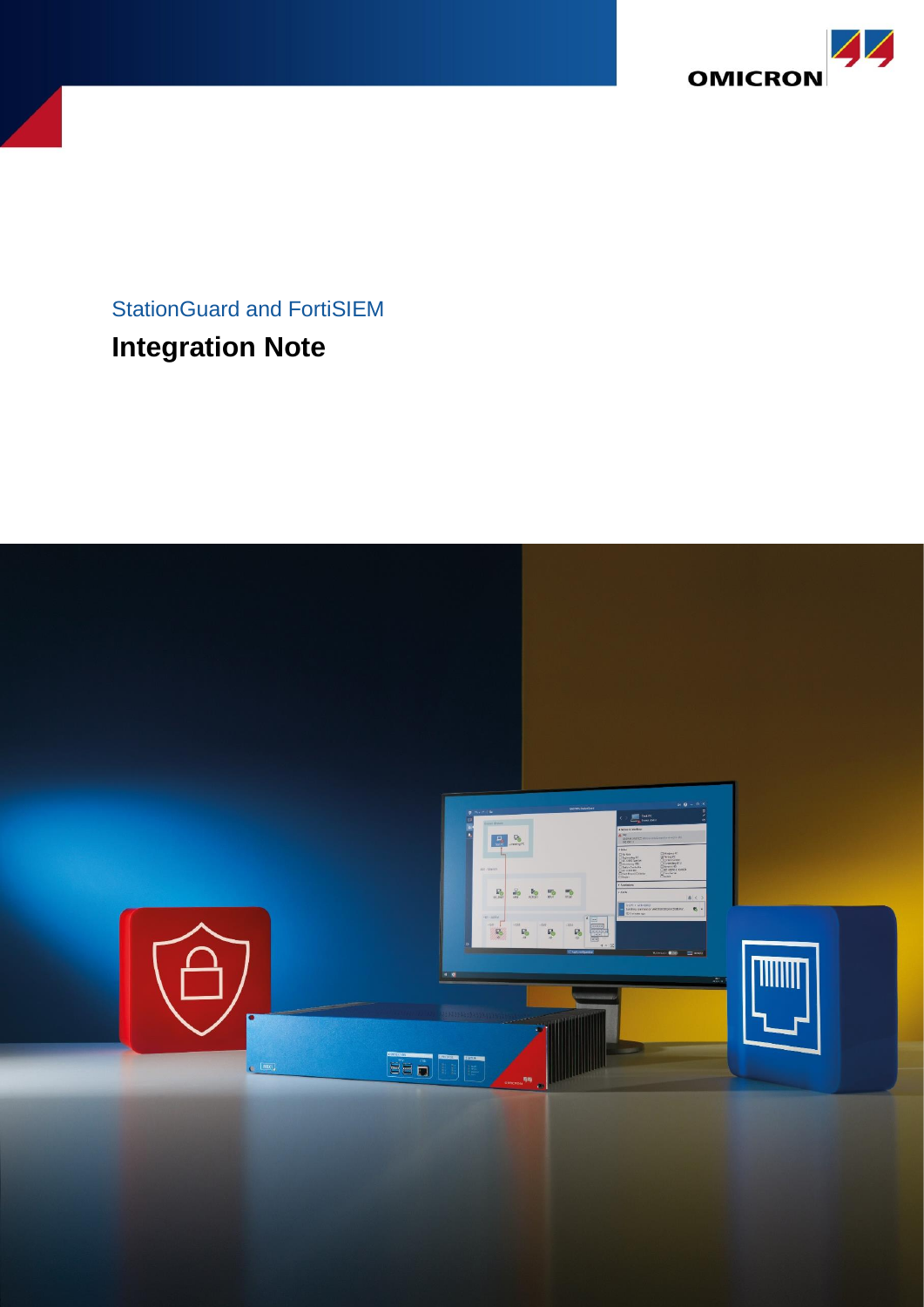

# **Content**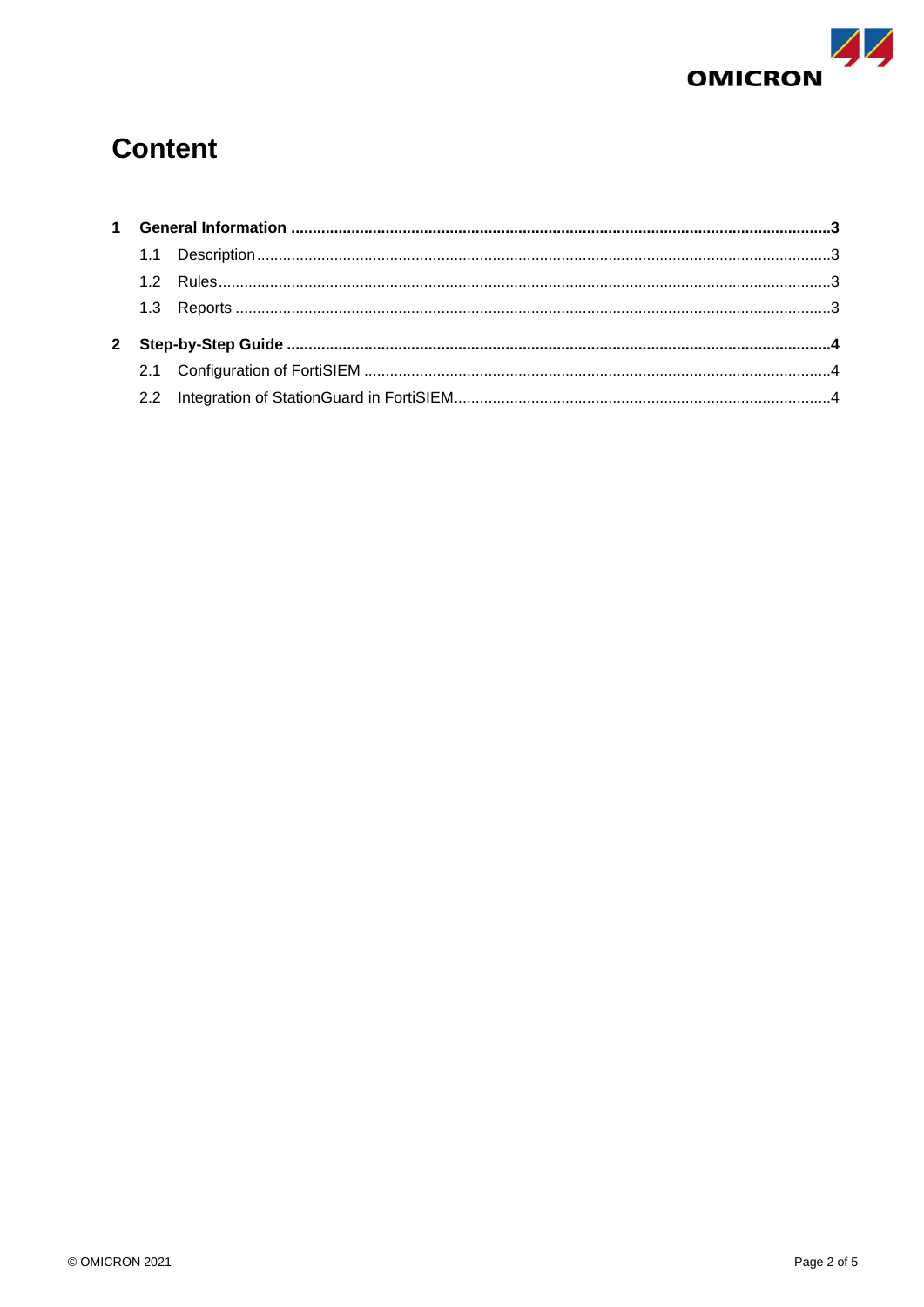

### <span id="page-2-0"></span>**1 General Information**

#### <span id="page-2-1"></span>**1.1 Description**

This document describes the configuration process of automatically importing OMICRON StationGuard events into FortiSIEM via inbound integration. FortiSIEM receives all syslogs via TCP and UDP (each via the same ports).

### <span id="page-2-2"></span>**1.2 Rules**

There are specific **Rules** provided by StationGuard. Regular updates will increase the number of these rules.

Additionally, custom or general rules that refer **to Event Type Groups** that are also used by StationGuard event types can trigger reactions. Examples of these are successful or unsuccessful brute force attacks on authentication. These rules are also triggered by StationGuard.

## <span id="page-2-3"></span>**1.3 Reports**

StationGuard will not issue specific automatic **Reports**. However, such reports can provide results if they match the **Event Type Groups** associated with StationGuard events.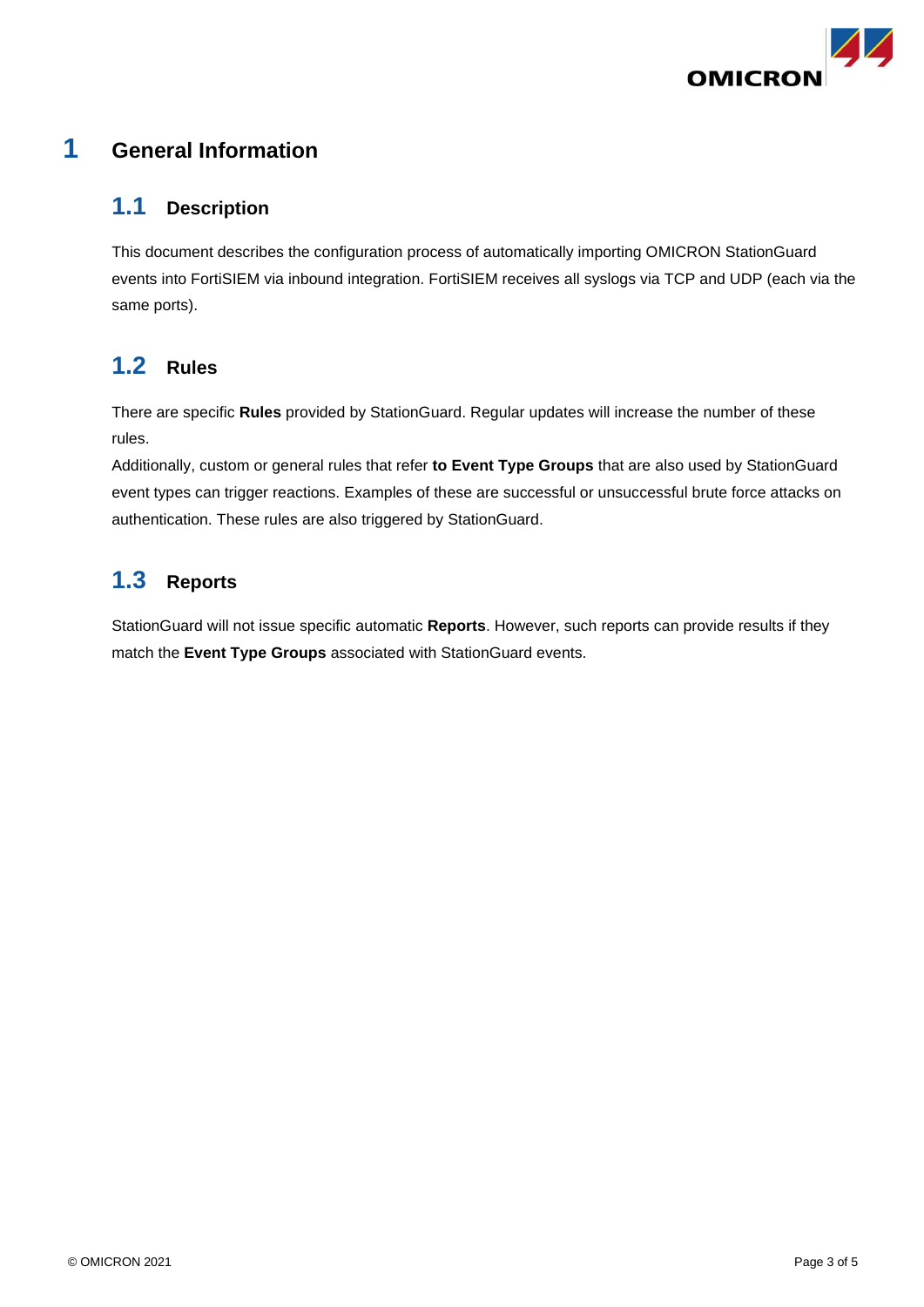

# <span id="page-3-0"></span>**2 Step-by-Step Guide**

#### <span id="page-3-1"></span>**2.1 Configuration of FortiSIEM**

Whether a configuration in FortiSIEM is necessary depends on the installed FortiSIEM version:

- For version 6.00 and higher, you do not need any additional steps (fabric-ready).
- If you are still using version 5.00 or lower, please email us: [puc.support@omicronenergy.com.](mailto:puc.support@omicronenergy.com) We will provide you with all relevant imports.

#### <span id="page-3-2"></span>**2.2 Integration of StationGuard in FortiSIEM**

- **1.** Access your *Device configuration* in the upper left corner.
- **2.** Click the tab *SIEM integration*.
- **3.** Move the switch *Enable sending alerts via syslog* to on.
- **4.** Type in your IP address and Port number as well as your protocol type.
	- **4a.** If you are using TCP, set port number to 1470
	- **4b.** If you are using UDP, set port number to 514.
- **5.** Press *Apply*.

| Ø                           | $\left  \uparrow \right.$ $\uparrow$ $\uparrow$ $\left $ File                                                                                                                              |                                                                                                                                                                       |              |  |  |  |
|-----------------------------|--------------------------------------------------------------------------------------------------------------------------------------------------------------------------------------------|-----------------------------------------------------------------------------------------------------------------------------------------------------------------------|--------------|--|--|--|
| $\mathbf{b}$<br>$\clubsuit$ | RBX1<br><b>Substation ChrRheZY</b><br><b>AC076B</b><br>歐<br>Device configuration<br><b>H</b> Network<br>$^\mathrm{\odot}$<br>Time synchronization<br>Password<br><b>D</b> SIEM integration | <b>SIEM</b> integration<br>Enable sending alerts via syslog V<br>Set remote syslog receiver<br>172.22.24.78<br>IP address:<br>514<br>Port:<br><b>UDP</b><br>Protocol: |              |  |  |  |
|                             |                                                                                                                                                                                            |                                                                                                                                                                       | <b>Apply</b> |  |  |  |